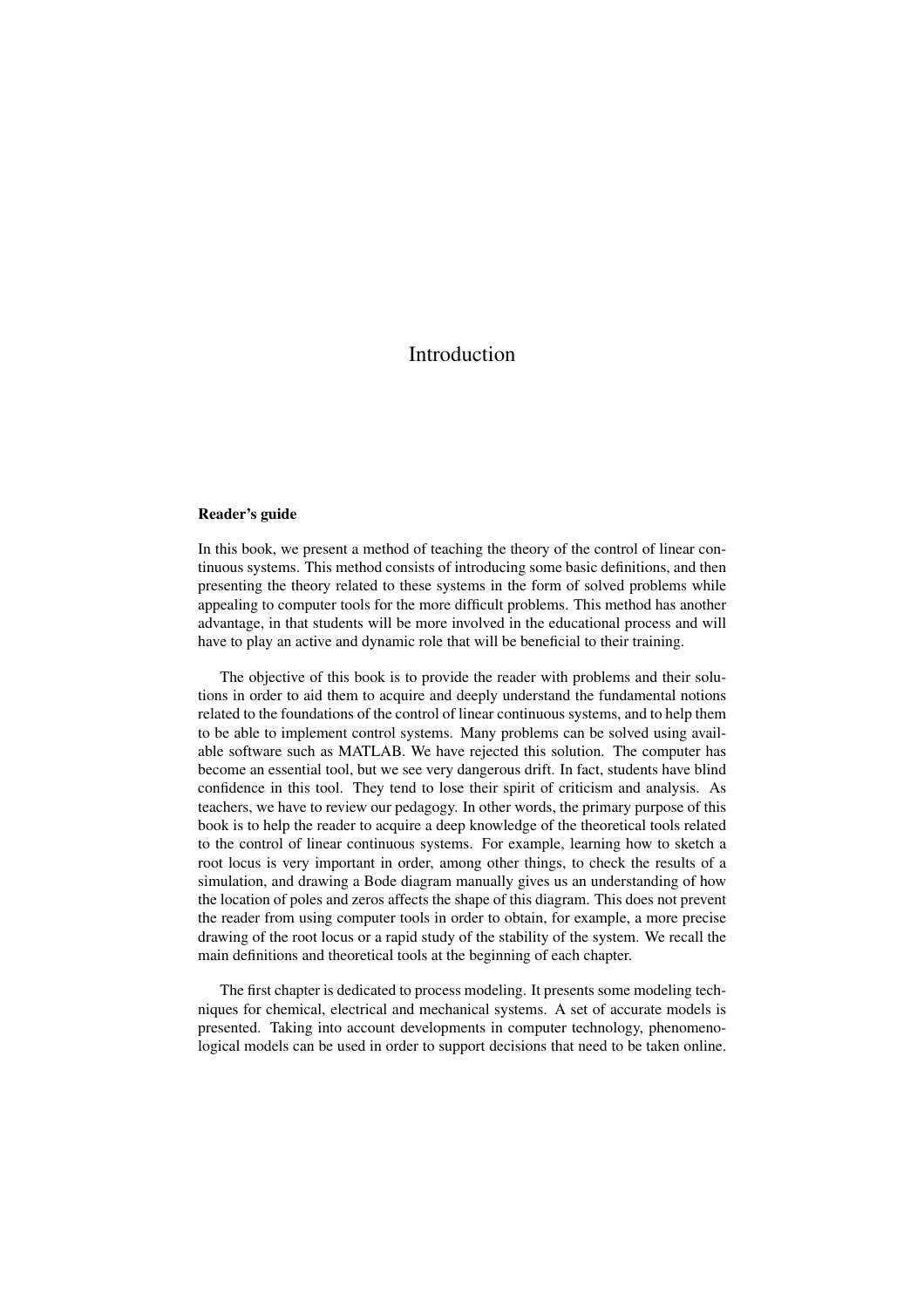## 8 Control of Continuous Linear Systems

The reader should observe that, for a given process, many phenomenological models can be developed. They depend on the assumptions made about its behavior and the desired objective, i.e., for what purposes the model will be used. In a sense, the model designer can be considered as a photographer who get obtain, for the same subject, different photos with different zooms. The main objective of Chapter 1 is to help the reader to understand and to develop phenomenological models, or at least to be able to understand the main lines related to the kinds of models developed by engineers involved in the areas concerned (electrical, chemical, mechanical, etc.). The treatment presented in this chapter is not intended as a complete description of modeling techniques but merely as a basic introduction to the subject. This introduction may help automatic-control engineers to communicate easily with engineers involved in other areas.

The main core of Chapter 2 deals with the use of Laplace transforms for solving various kinds of problems. In particular, the derivation of transfer functions, as well as block diagrams and their simplifications, is considered. Laplace transforms significantly support the modeling of systems by providing simple rules for manipulating a set of interconnected systems. Of paramount concern in linear control theory is the transfer function, which leads to block diagrams. Block diagrams agglomerate all the available information concerning a given process. We end the chapter by presenting a general method for calculating the coefficients of the partial fraction expansion of a rational function.

Chapter 3 is devoted to the transient and frequency analysis of linear systems. Many examples are treated in order to illustrate such an analysis. We present a set of approaches to the statement of the frequency response of a given system. As a large class of systems can be modeled by a first – or second-order – system, we present a set of identification techniques based on the impulse and step responses of these systems, and simple ideas for distinguishing a high-pass filter from a low-pass filter. The chapter also presents an analysis of some commonly used filters (band-pass, notch, etc.). Chapter 4 is dedicated to stability and precision analysis. Stability is one of the most important challenges in the design of control systems. Before one optimizes the behavior of, for example, a chemical reactor where an exothermic reaction takes place, it is necessary to study its stability. Algebraic and graphical stability criteria are presented. A method based on integral phase evaluation is presented. This method allows one to check the stability of feedback systems without visual inspection of the Nyquist diagram. Examples illustrating precision and stability analysis are described. A set of examples should help the reader to draw easily the root locus of any system.

The primary purpose of Chapter 5 is to introduce a number of PID tuning techniques. We focus our attention mainly on the ideas behind the development of these tuning techniques. It is impossible to make an analytical comparison of the available PID tuning techniques because they are based on different model approximations, different control objectives and, sometimes, different PID parameterizations. Taking into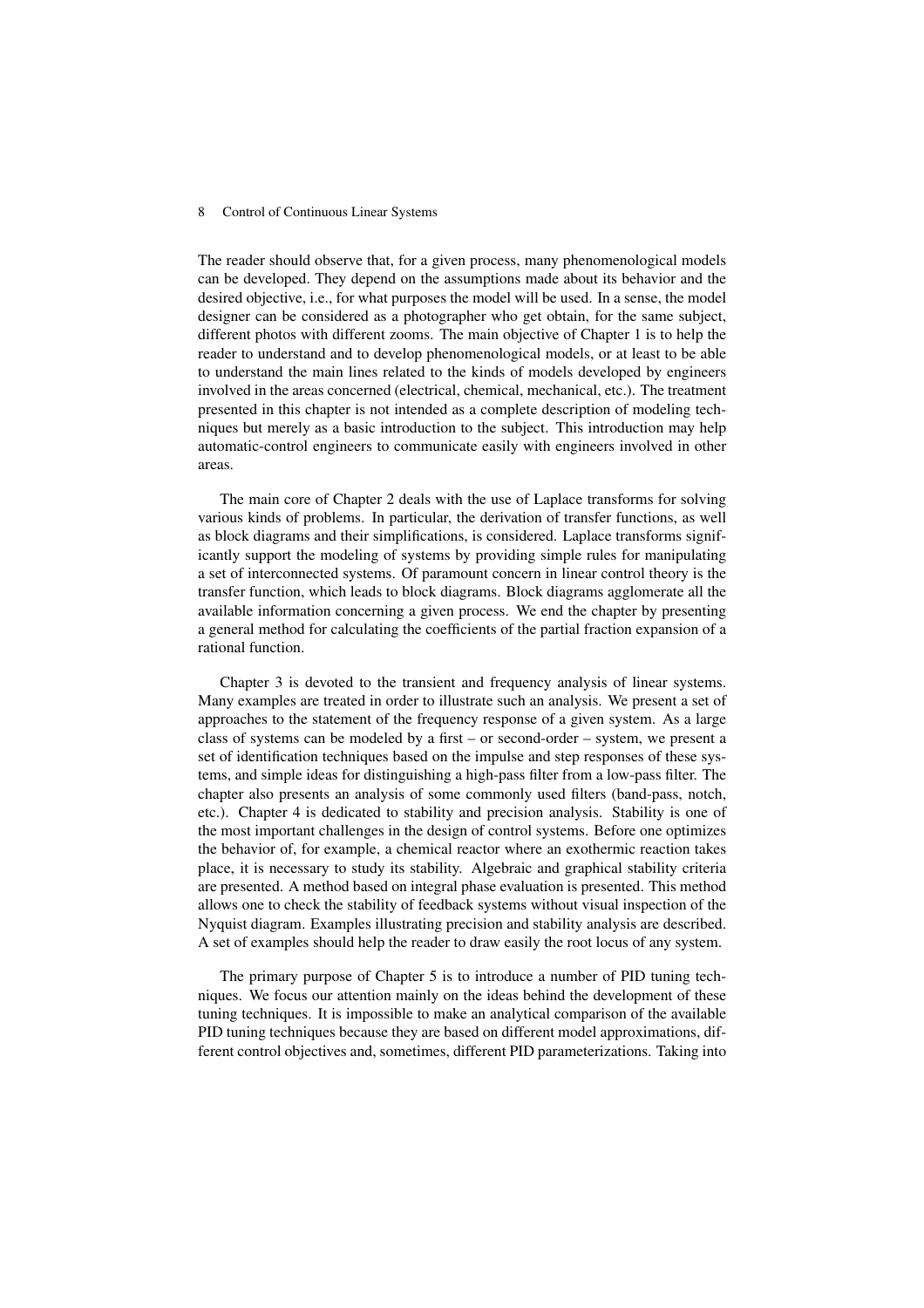account the control objective and the process model, the reader has to select the tuning method which yields the best control performance. In a thermal power plant, it may happen that a turbine is damaged, and it is necessary to heat the turbine at specific points to straighten it. These specific points, as well as the energy to be used for heating the turbine, depend on the know-how of the technician who carries out this job. This know-how cannot be found in books on heat transfer and materials. This job can be compared to the job of a PID designer (open-loop shaping by manipulating the gain, zeros and poles) who has to select the PID settings in order to modify the diagram (Bode, Nyquist or Nichols) of the uncompensated system such that the diagram (frequency-response curve) of the compensated system will correspond to the desired diagram (a curve which meets the control specifications). We can also compare the job of a PID designer to the operation done by an ophthalmic surgeon in order to correct the curvature of the eyes of a person with myopia using a laser. Several problems dealing with the design of transfer functions from specifications related to the desired dynamics of the controlled system are presented in detail. The chapter ends with a brief introduction to the integrator wind-up problem, and to the two main useful representations of non-linear systems, namely the Wiener and Hammerstein structures. These structures are very interesting in the sense that if they are connected to the inverse of the static non-linear part, any control strategy designed for linear systems can be implemented.

In each chapter, we recall the necessary mathematical tools in a very simplified and didactic manner. As signal processing and automatic control use the same tools, we study some commonly used filters.

The book ends with an Appendix which presents some mathematical and practical developments related to the impulse function (or Dirac delta function) and its relation to the residence time and the unit step, as well as some proofs concerning stability. We present proofs of the Nyquist and Routh–Hurwitz criteria, and a proof related to the asymptotes of the root locus. We present a rigorous statement of the formulae giving the intersection of the asymptotes of the root locus with the real axis. Some of these results are difficult to find in books dedicated to the control of continuous linear systems. These results are very important in the sense that:

1) for a given plant, stability is the main objective to be achieved, before optimizing its behaviour;

2) the proofs constitute good exercises in themselves.

Recent chemical disasters remind us, unfortunately, that stability is very important. For example, it is absolutely necessary to stabilize a chemical reactor where an exothermic reaction occurs, before optimizing its yield. The Appendix also deals with the quas-ilinearization of non-linear systems such as relays. This method is used to find the limit cycle (crossover frequency) and some other points of the frequency responses of systems, which are useful in some PID tuning methods.